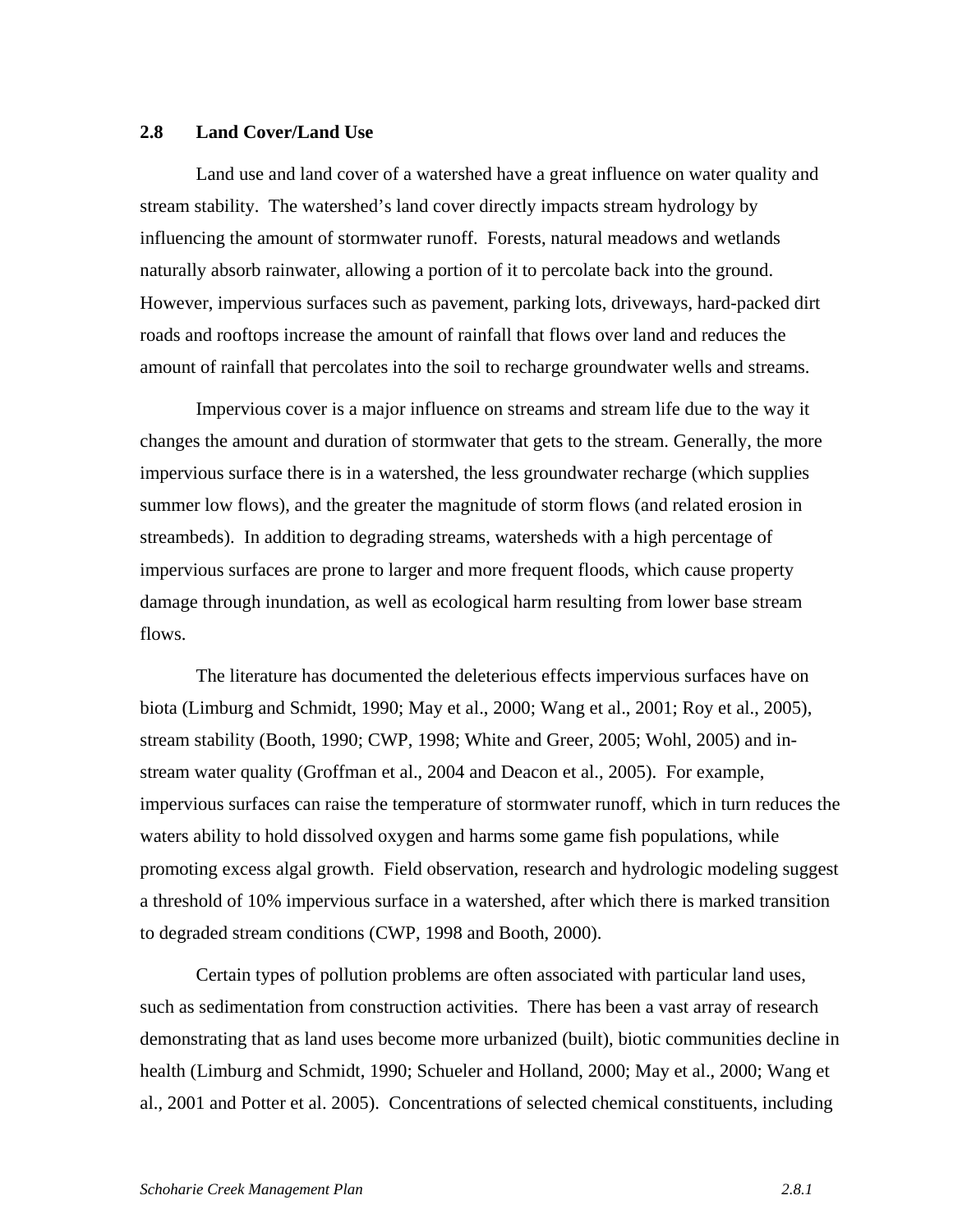nitrate, in stream base-flow were strongly affected by the predominant land use in a large Hudson Valley study (Heisig, 2000). The decline of watershed forest cover below 65% percent marked a transition to degraded water quality (Booth, 2000). Based upon these results, land use/cover appear to be attractive attributes for long-term trend tracking. These results can then be correlated with in-stream water quality data and then used to focus best management practices towards the land uses with the greatest impact on water quality.

 In this section, land cover and land use data were analyzed for both the Schoharie Creek Main Stem Watershed and the Schoharie Creek Basin (Figure 2.8.1). As defined by the U.S. Geological Survey, a *drainage basin* is the land area where precipitation runs off into, and is drained by, a river, stream, lake or reservoir. Large drainage basins, such as the Schoharie Creek Basin, contain multiple smaller drainage basins also known as *watersheds*. Within the Schoharie Creek Basin, there are several watersheds including the Schoharie Creek Main Stem Watershed.

Land cover of the Schoharie Creek Main Stem Watershed and overall Schoharie Creek Basin was analyzed using the LANDSAT ETM 2001 geographic information system (GIS) coverage created by the New York City Department of Environmental Protection (DEP) (Figure 2.8.1). The categories are comprised of 47 different classification descriptions. To simplify the categories, land cover classifications have been grouped together and re-classified to convey the general



*Figure 2.8.1. Schoharie Creek Main Stem Watershed (blue) and the Schoharie Basin Watershed (gray)* 

land cover category that each classification falls under. For example, the classification descriptions of central business district, residential, and industrial, among others, have been combined and re-classified as development. Approximately 85% of the Schoharie Creek main stem watershed (Table 2.8.1; Figure 2.8.2) and 86% of the Schoharie Creek Basin (Table 2.8.2; Figure 2.8.3) was covered by coniferous, deciduous, or mixed forest, while development covered approximately 3.5% and 3.0% respectively. Proper land use planning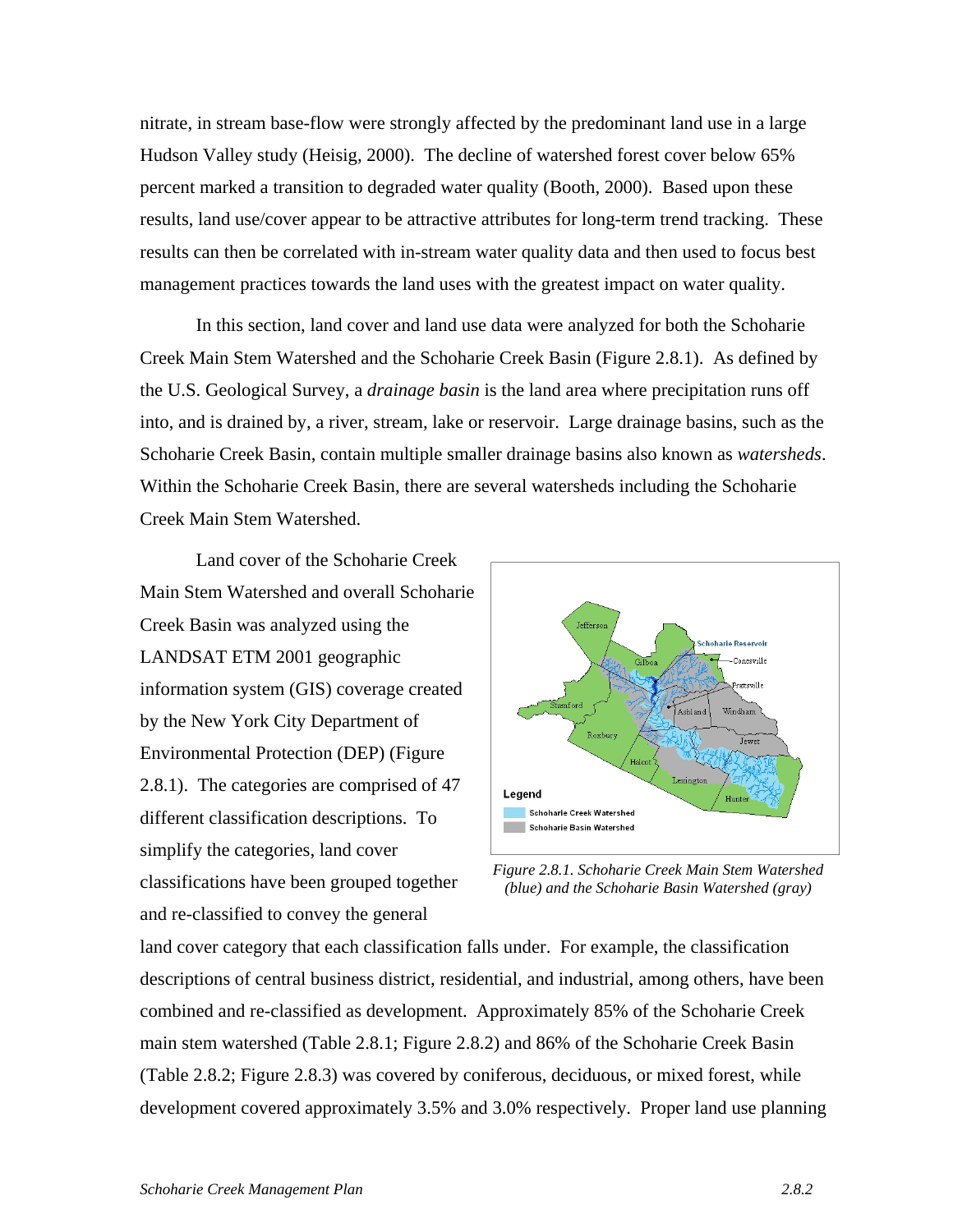to direct development into priority areas while preserving sensitive areas should be utilized to limit the impact of future development and subsequent increases in impervious surfaces.

| Table 2.8.1. 2001 Land Cover of Schoharie Creek Main Stem Watershed |           |                      |  |  |  |
|---------------------------------------------------------------------|-----------|----------------------|--|--|--|
| <b>Land Cover Category</b>                                          | Acres     | <b>Percent Cover</b> |  |  |  |
| Agriculture                                                         | 840.91    | 1.41%                |  |  |  |
| Development                                                         | 2075.54   | 3.47%                |  |  |  |
| Dumps                                                               | 23.85     | 0.04%                |  |  |  |
| <b>Exposed Soil</b>                                                 | 1.00      | $0.00\%$             |  |  |  |
| Forest                                                              | 50584.37  | 84.64%               |  |  |  |
| Herbaceous                                                          | 944.16    | 1.58%                |  |  |  |
| <b>Managed Herbaceous</b>                                           | 888.19    | 1.48%                |  |  |  |
| <b>Mined Lands</b>                                                  | 35.58     | 0.06%                |  |  |  |
| Shrubland                                                           | 1865.86   | 3.12%                |  |  |  |
| Water                                                               | 1340.89   | 2.24%                |  |  |  |
| Wetland                                                             | 1163.81   | 1.95%                |  |  |  |
| Total                                                               | 59,764.16 | 100%                 |  |  |  |
|                                                                     |           |                      |  |  |  |



*Figure 2.8.2. Land Cover of the Schoharie Creek Main Stem Watershed in 2001. Large format map is available in the back pocket of this plan.*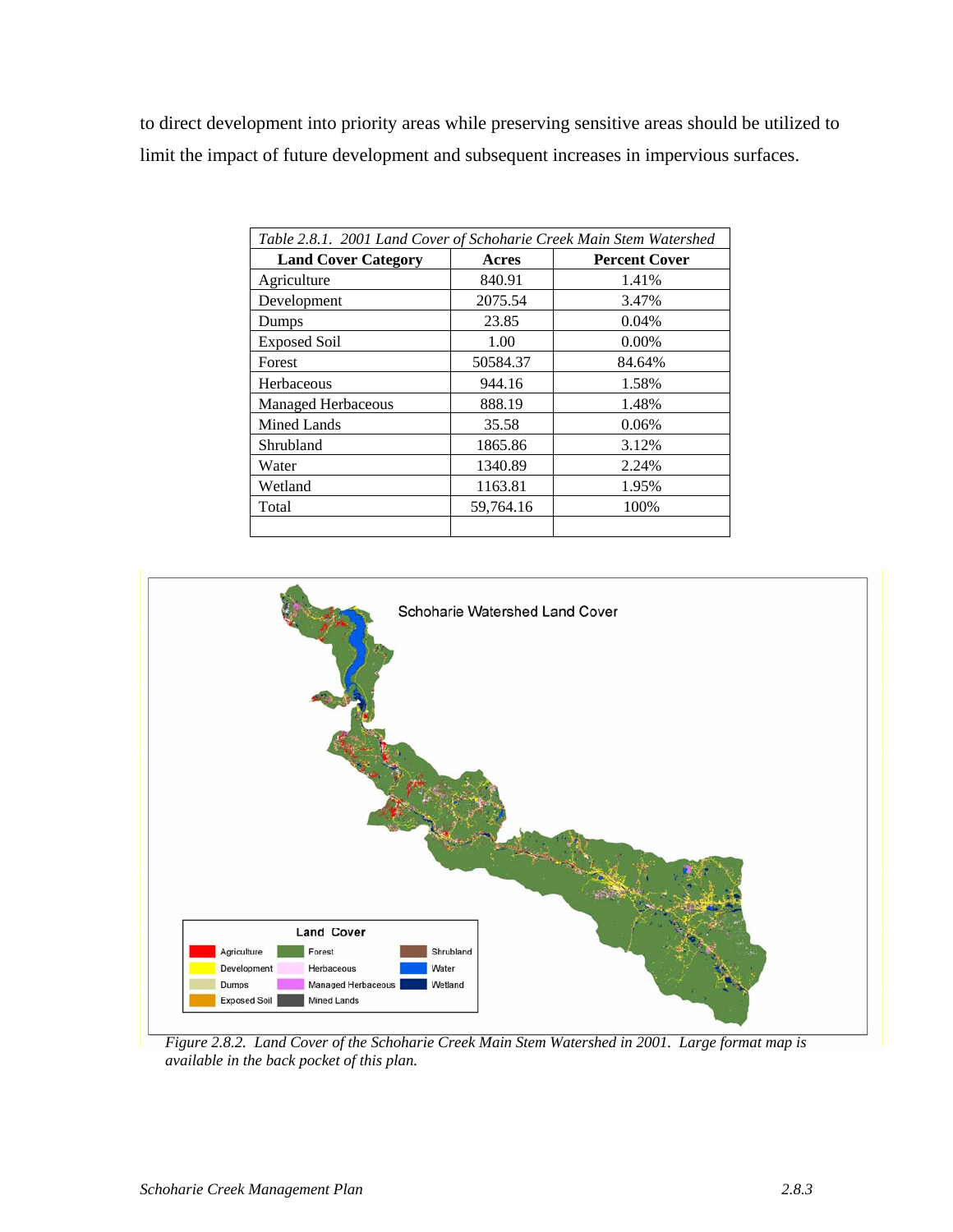| Table 2.8.2. 2001 Land Cover of Schoharie Creek Basin |            |                      |  |  |  |
|-------------------------------------------------------|------------|----------------------|--|--|--|
| <b>Land Cover Category</b>                            | Acres      | <b>Percent Cover</b> |  |  |  |
| Agriculture                                           | 4432.24    | 2.20%                |  |  |  |
| Development                                           | 5947.97    | 2.94%                |  |  |  |
| Dumps                                                 | 39.49      | 0.02%                |  |  |  |
| <b>Exposed Soil</b>                                   | 38.87      | 0.02%                |  |  |  |
| Forest                                                | 172079.21  | 85.57%               |  |  |  |
| Herbaceous                                            | 4160.20    | 2.07%                |  |  |  |
| <b>Managed Herbaceous</b>                             | 3417.75    | 1.70%                |  |  |  |
| <b>Mined Lands</b>                                    | 53.62      | 0.03%                |  |  |  |
| Shrubland                                             | 6920.65    | 3.44%                |  |  |  |
| Water                                                 | 1658.79    | 0.83%                |  |  |  |
| Wetland                                               | 3294.82    | 1.64%                |  |  |  |
| Total                                                 | 202,043.61 | 100%                 |  |  |  |



*Figure 2.8.3. Land Cover of the Schoharie Creek Basin in 2001. Large format map is available in the back pocket of this plan.* 

## **Protected Lands**

To determine the percentage of parcels within the Schoharie basin that were protected as Wild, Forested, Conservation Lands & Public Parks, the ownership and property use classifications as documented on records of the Greene, Schoharie and Delaware County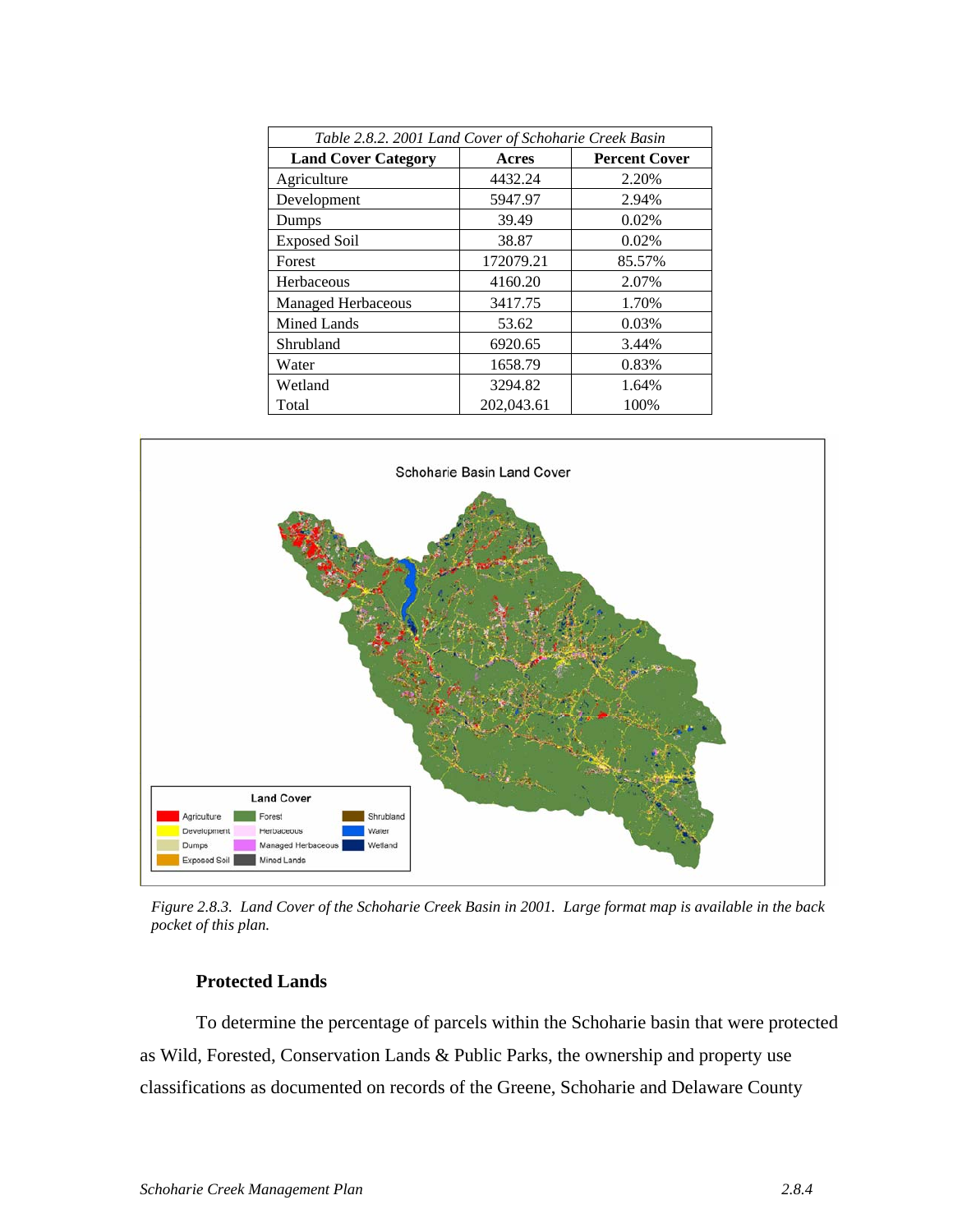Real Property Tax Service Departments, were analyzed. In 2006, approximately 27% of the Schoharie Creek Main Stem Watershed lands and 24% of the Schoharie Creek Basin lands were protected as Wild, Forested, Conservation Lands & Public Parks. The primary owner of the protected lands was New York State with 57% of protected land at the Main-stem watershed scale and 74% at the basin-scale. Under current State laws, these lands owned by the State will remain undeveloped. In 2006, approximately 4.8% of land within the Watershed and Schoharie Basin was owned by New York City (Table 2.8.3).

*Table 2.8.3. Acreage and percentage of protected lands within the Schoharie Creek Main Stem Watershed and Schoharie Creek Basin.* 

| <b>Property Use Class</b>          | <b>Schoharie Creek Main</b><br><b>Stem Watershed</b> |                |                 | <b>Schoharie Basin</b><br>Watershed |  |
|------------------------------------|------------------------------------------------------|----------------|-----------------|-------------------------------------|--|
| Wild, Forested, Conservation Lands | Acres<br>15,588                                      | Percent<br>27% | Acres<br>49,557 | Percent<br>24%                      |  |
| & Public Parks                     |                                                      |                |                 |                                     |  |
| NYC Owned Land                     | 2,829                                                | 4.83%          | 9,469           | 4.77%                               |  |

## **References:**

- Booth, D.B. 1990. Stream Channel Incision Following Drainage Basin Urbanization. Water Resources Bulletin Volume 26: 407-417.
- Booth, D. 2000. Forest Cover, Impervious Surface Area, and the Mitigation of Urbanization Impacts in King County, Washington. Center for Urban Water Resources Management, University of Washington, Seattle, WA.
- CWP. 1998. Rapid Watershed Planning Handbook: A Comprehensive Guide for Managing Urbanizing Watersheds. Center for Watershed Protection, Ellicot City, Maryland.
- Deacon, J.R., Soule, S.A., and Smith, T.E. 2005. Effects of Urbanization on Stream Quality at Selected Sites in the Seacoast Region in New Hampshire, 2001-03. United States Geological Survey Investigations Report 2005-5103, 18 p.
- Groffman, P.M., Law, N.L., Belt, K.T., Band, L.E., and Fisher, G.T. 2004. Nitrogen Fluxes and Retention in Urban Watershed Ecosystems. Ecosystems 7: 393– 403.
- US EPA5, 2003 Land Use Planning: http://www.epa.gov/watertrain/protection/r2.html
- Heisig, P. 2000. Effects of Residential and Agricultural Land Uses on the Chemical Quality of Baseflow of Small Streams in the Croton Watershed, Southeastern New York. Publication # WRIR 99-4173. United States Geological Survey, Troy, NY.
- Limburg, K.E. and Schmidt, R.E. 1990. Patterns of Fish Spawning in Hudson River Tributaries: Response to an Urban Gradient?. Ecology Volume 71 (4): 1238 – 1245. 05).